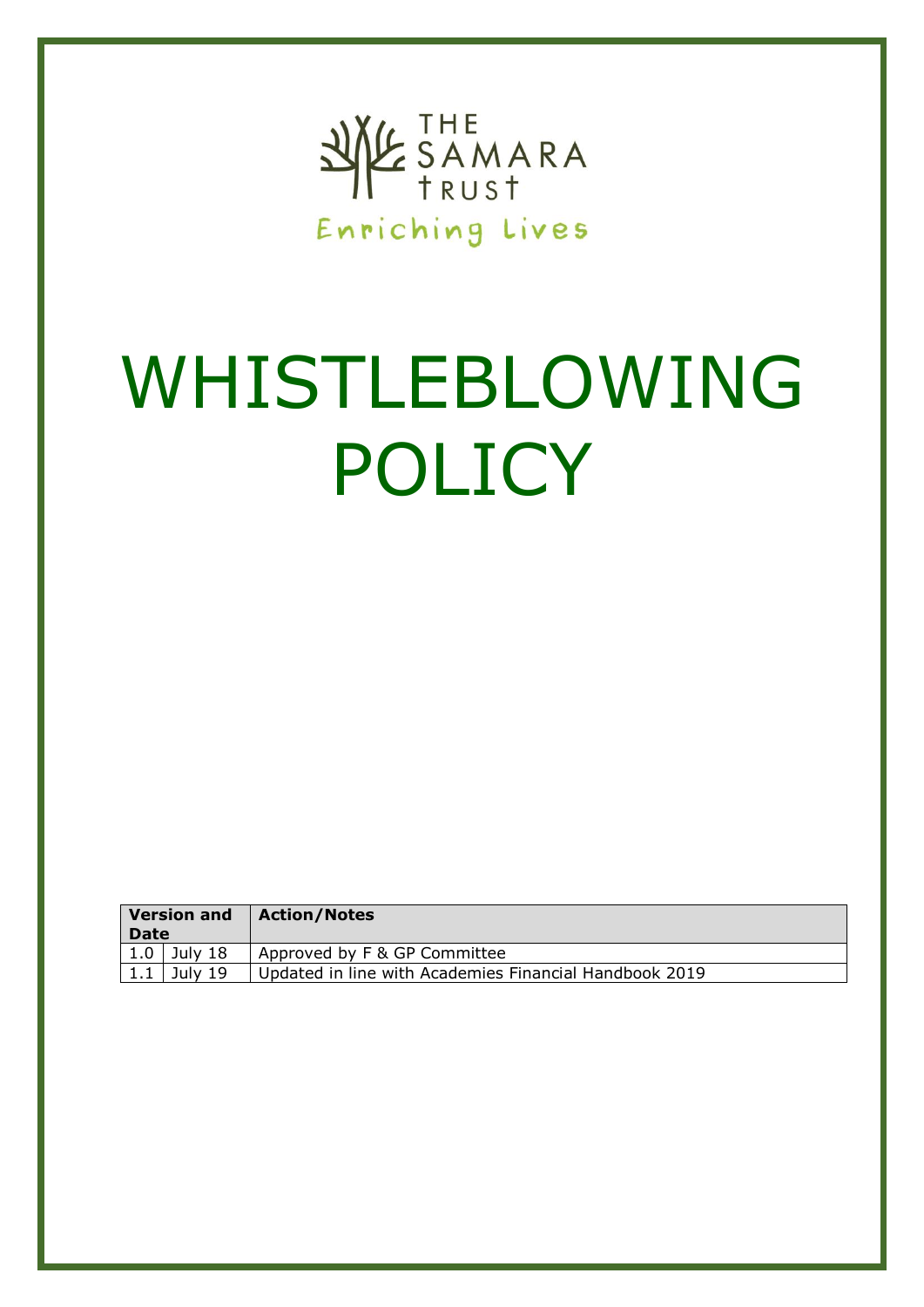### **1. Purpose**

The purpose of this policy is to make clear that employees can and should voice concerns without fear of victimisation, subsequent discrimination or disadvantage. It is intended that this policy will encourage and enable employees to raise serious concerns within the academy and The Samara Trust (TST) rather than overlooking a problem or 'whistleblowing' outside the organisation.

# **2. Applicability**

This policy applies to all employees within TST whether on a permanent or on a fixed term contract. It also applies to contractors working for the academy or TST on academy premises, for example agency workers, supply teachers and builders.

# **3. Roles and Responsibilities**

TST along with the local governing body and management of the academy has overall responsibility for ensuring that the Whistleblowing Policy is managed appropriately in accordance with this agreed procedure.

The principal along with line managers are responsible for making employees aware of the existence of this policy. The principal is responsible for maintaining a record of concerns raised and outcomes (but in a form which does not endanger confidentiality) and will report to the local governing body and TST as necessary.

Employees are responsible for making themselves familiar with and complying with this policy.

### **4. Policy**

Employees could be the first to realise that there may be something seriously wrong within an individual academy or TST. However, they may not express their concerns because they feel that speaking up would be disloyal to their colleagues or to the academy. They may also fear harassment or victimisation. In these circumstances the employee may feel it is easier to ignore the concern rather than report what may just be a suspicion of malpractice.

TST is committed to the highest possible standards of openness, probity and accountability. In line with that commitment we expect employees, and others that we deal with, who have serious concerns about any aspect of TST's work to come forward and voice those concerns. It is recognised that most cases will have to proceed on a confidential basis.

This policy aims to encourage employees to feel confident about raising serious concerns and to question and act upon concerns about practice and to provide avenues for employees to raise those concerns and receive feedback on any action taken. The policy also aims to reassure employees that they will be protected from possible reprisals or victimisation if they have a reasonable belief and have made any disclosure in good faith.

The Whistleblowing Policy is intended to cover major concerns that fall outside the scope of other procedures. This includes:

- Conduct which is an offence or breach of the law.
- Disclosures related to miscarriages of justice.
- Serious health and safety risks, including risks to the public as well as other employees.
- Serious damage to the environment.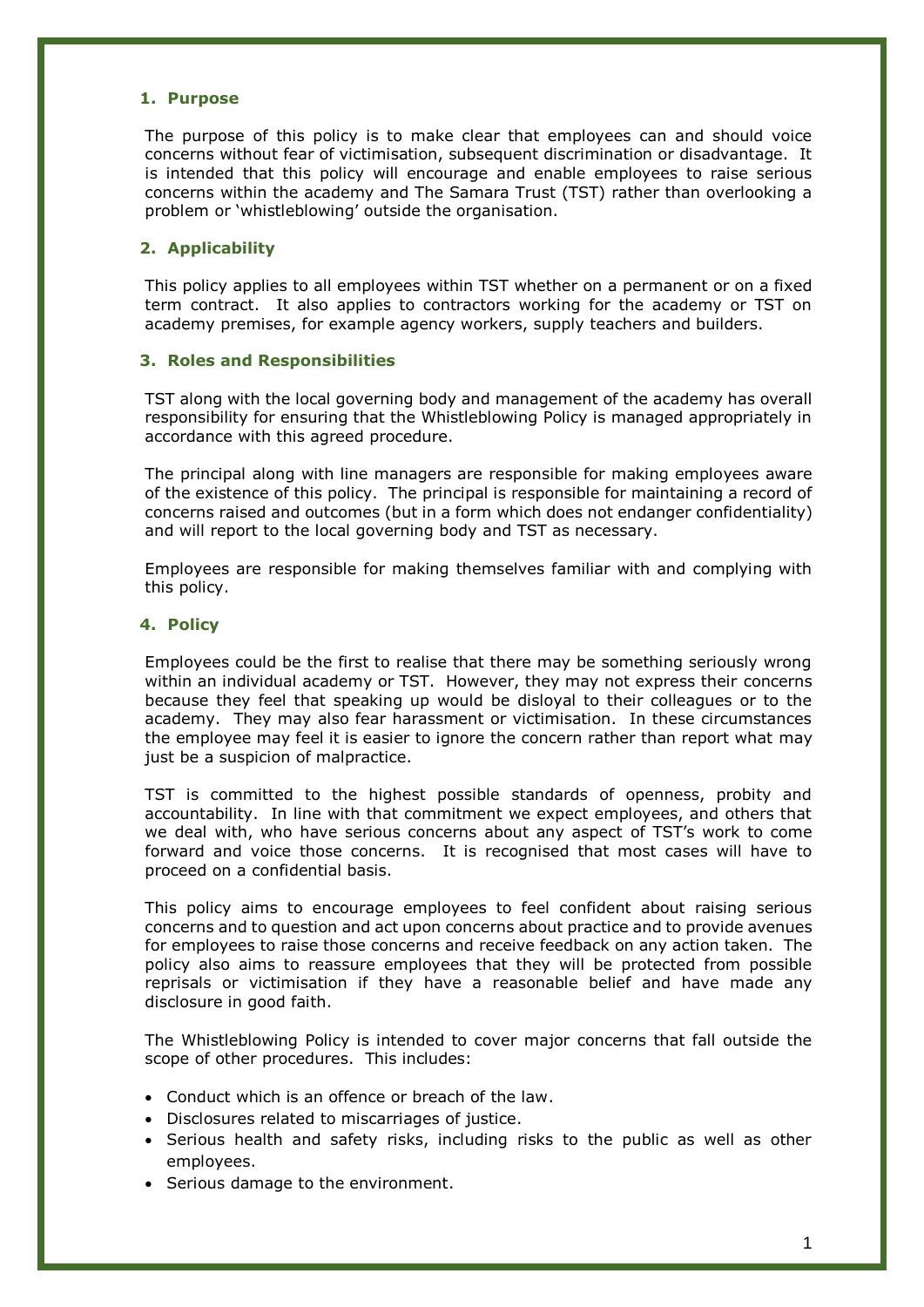- The unauthorised use of public funds.
- Sexual or physical abuse of pupils.
- Unethical conduct.

Any serious concerns that an employee may have about any aspect of conduct by employees of the academy or others acting on behalf of the academy may be reported under this policy. This policy does not replace TST complaints procedure.

# **5. Safeguards against harassment or victimisation**

TST recognises that the decision to report a concern can be a difficult one to make. If what the employee is saying is true, or they have a reasonable believe that it is true, the employee will have nothing to fear because they will be doing their duty to the academy and pupils of the academy.

TST will not tolerate any harassment or victimisation (including informal pressure) and will take appropriate action to protect employees when concerns are raised in good faith.

Any investigation into allegations of potential malpractice will not influence, or be influenced by, any disciplinary or redundancy procedures that already affect an employee.

# **6. Confidentiality**

All concerns will be treated in confidence and every effort will be made not to reveal the identity of an employee who raises allegations under this policy. At the appropriate time, however, the employee may need to come forward as a witness.

Employees are encouraged to put their name to allegations wherever possible. This is because concerns expressed anonymously are much more difficult to investigate. Therefore anonymous allegations will be considered at the discretion of the principal in consultation with the chair of the local governing body.

# **7. Untrue allegations**

If an employee makes an allegation in good faith, but it is not confirmed by the investigation, no action will be taken against the employee. If however, the employee makes an allegation frivolously, maliciously or for personal gain, disciplinary action will be taken against the employee.

### **8. How to raise a concern**

When raising concerns, individuals will express them in writing to their principal or to a member of the board of trustees on [iwilson@thesamaratrust.cheshire.sch.uk](mailto:iwilson@thesamaratrust.cheshire.sch.uk)

If an individual is raising a concern about the head teacher, they should express their concerns in writing to the chair of governors.

When individuals raise their concern, they will include the following information as far as possible:

- The background and history of the concern.
- Any relevant names, dates and places.
- The reasons for the concern.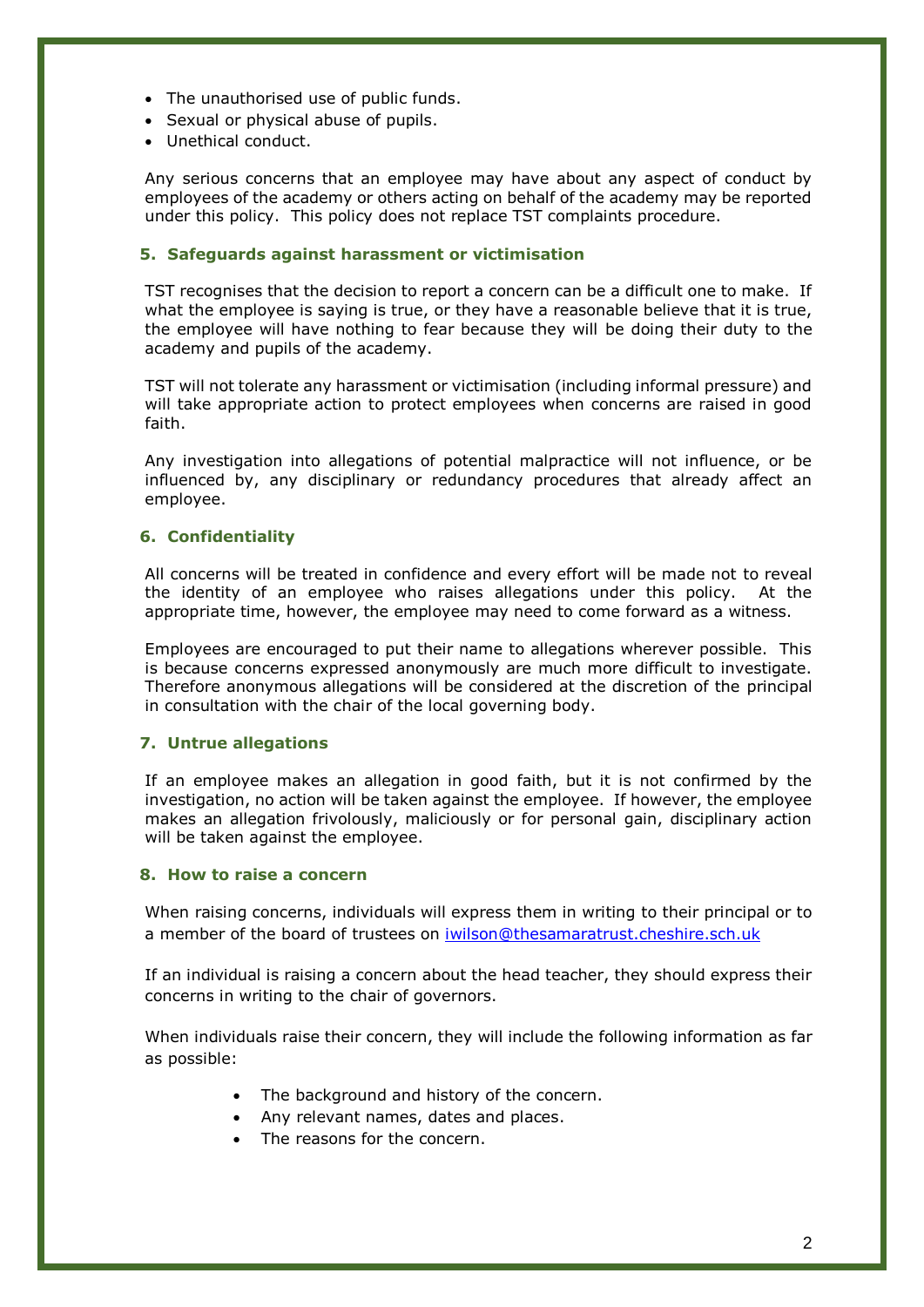The school encourages individuals to let their identity be known when they raise concerns, as anonymous concerns can be challenging to investigate.

Individuals who would like to seek professional and confidential advice should contact Protect, a registered charity that advises on whistleblowing queries. The Protect website can be accessed [here](https://www.protect-advice.org.uk/) (www.protect-advice.org.uk), or they can be contacted on 020 31172520.

Once an individual has raised a concern, the school will be responsible for investigating it.

In certain instances, it may be appropriate for the individual to raise the concern with an outside agency, e.g. the police, depending on the severity of the concern. Equally, it may be appropriate for the individual to request that their trade union raises the matter.

If a member of staff feels they should report a concern to the ESFA, they should use the [online contact form.](https://form.education.gov.uk/en/AchieveForms/?form_uri=sandbox-publish://AF-Process-f1453496-7d8a-463f-9f33-1da2ac47ed76/AF-Stage-1e64d4cc-25fb-499a-a8d7-74e98203ac00/definition.json&redirectlink=%2Fen&cancelRedirectLink=%2Fenm)

The school, or the appropriate external agency, will acknowledge receipt of a disclosure but, unless additional information is required, will not contact or engage in dialogue with the whistle blower, as this may undermine the legitimacy of the investigation outcome.

### **9. How the academy will respond**

The academy may need to test out the concerns. Where appropriate management may investigate the concerns, this could be through the disciplinary process where relevant; or form the subject of an independent inquiry.

In order to protect individuals and those accused of malpractice, initial enquiries will be made to decide whether an investigation is appropriate, and if so, what form it should take. Some concerns may be resolved by agreed action without the need for investigation.

Within 10 working days of a concern being raised the principal, chair of the LGB, CEO of TST will write to the employee:

- Acknowledging that a concern has been raised.
- Indicating how it is proposed to deal with the matter.
- Giving an estimate of how long it will take to provide a final response.
- Telling the employee whether any initial enquiries have been made.
- Telling the employee whether further investigations will take place and if not, why not.

The amount of contact between the individual considering the issue and the employee who raised the issue will depend on the nature of the matters raised; the potential difficulties involved and the clarity of information provided. If necessary the academy will seek further information from the employee.

The academy accepts that the employee will need to be assured that the matter has been properly addressed and therefore the academy will inform the employee of the steps that have been taken to resolve the matter as appropriate. Where the employee has raised concerns in writing, then the academy should confirm their course of action in writing also.